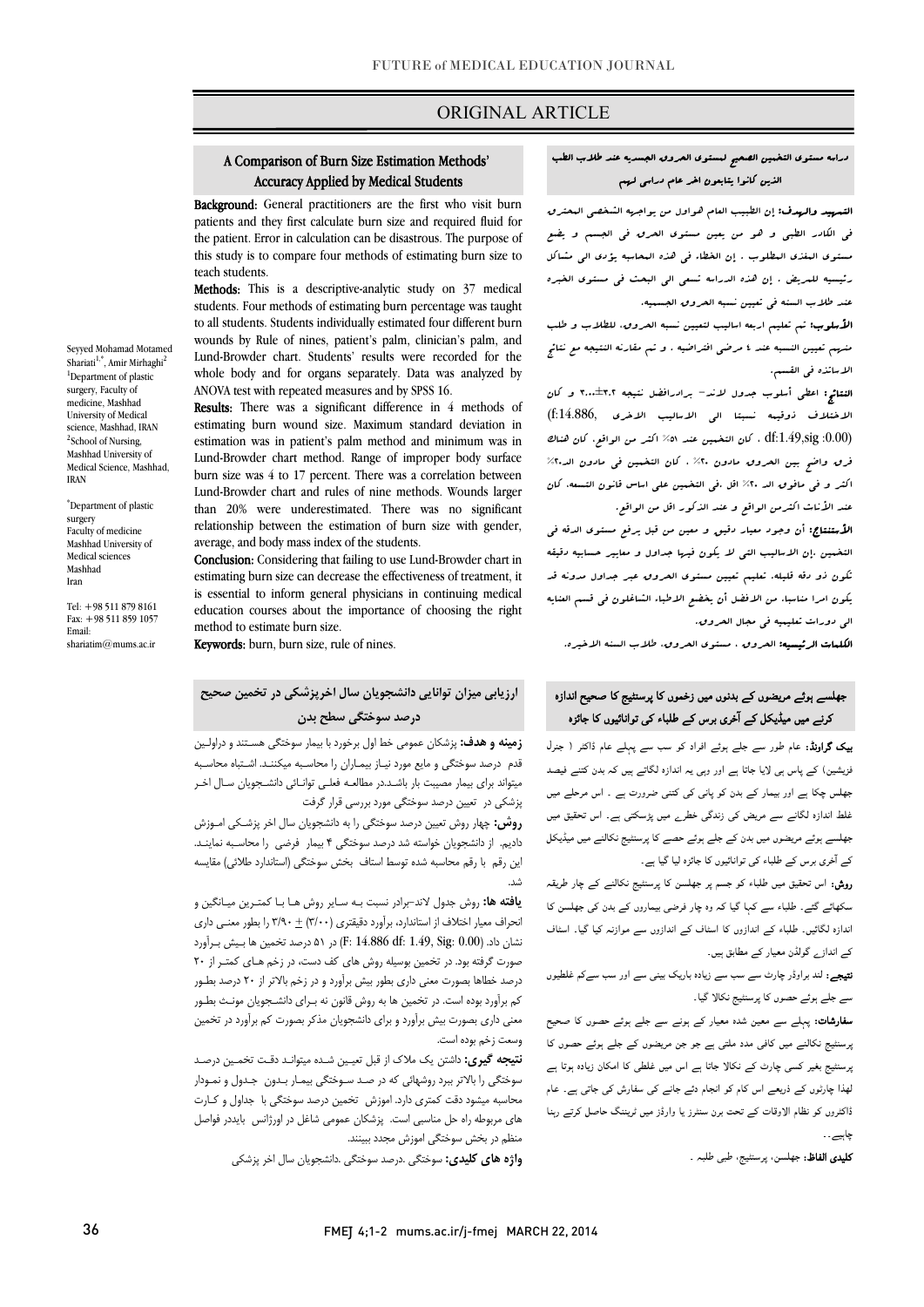#### **INTRODUCTION**

Burning is one of the most terrifying and disabling traumas. Estimating burn size is very essential (1) (2). Despite the importance of treatment and caring of burn patients, there are various estimations in emergency departments (3) and significant differences occur in estimating burn percentage. Inconsistency in estimating burn percentage endangers fluid therapy of the burned patient. Therefore, burn size estimation methods used by clinicians have been the focus of burn studies. Studies indicate that in burn wounds less than 20 percent, clinicians tend to overestimate in emergency departments and burn wounds larger than 20 percent are underestimated (4) (5). Wounds larger than 20 percent had the highest estimation accuracy (5). Determining burn percentage was done by one the 3 common methods of Lund-Browder, rule of nines and patient's palm. In Lund-Browder's method burn size estimation is done by special charts. In rule of nines method the body is divided into 11 parts with 9 percent each and in patient's palm method, each palm represents one percent of burn.

Paper charts have been used in practice to estimate burn size for years. Usually the primary investigation is done by inexperienced clinicians in general hospitals, which leads to significant errors. Paper charts like Lund-Browder are not usually easy to use in practice and can be lost in critical situations of caring burned patient. However, reports have been made regarding various estimations which indicate an increase in burn size estimation using this method. In computer-based method, when transferring the estimation from a 3D to a 2D surface, a tendency to underestimate has been observed (6). Also, a study showed that in using Lund-Browder chart in fat patients there is a difference in estimating head and hands from chest and legs and they are overestimated (2). It must be considered that burn size estimation methods have been invented by the Caucasian race, therefore it is based upon their sociology which makes the application of these methods in other areas biased (1). In a research by Liao et al. (2008) titled "using 2D method to estimate the area of Chinese adult hand", palm area was 0.44 percent of body for men and 0.42 percent for women and for palm and fingers it was 0.76 for men and 0.73 for women. Thus, the hand to body ratio in Chinese adults is different with white people and this should be considered in clinical investigations (1).

Using rule of nines, as another estimation method was inconsistent regarding the results (3) (7) (8) and overestimation has been reported. Wounds of chest and lower extremity had the most variability in estimating burn size (9). In a retrospective research, Fribourg et al (2007) concluded that in transferring hospitals, small wounds were overestimated and big wounds were underestimated (10). Malek et al. (2007) invented a 45 cm quadrate card with Lund-Browder chart printed at the back and the formula of determining required fluid printed at front. They suggested this card as a valuable means of primary care for inexperienced clinicians (3).

In general, researches show that each method has some

 level of inconsistency which can be due to geographical, racial and technical differences. A study indicating the accuracy of estimation by Iranian clinicians was not available. Thus, it is very essential for hospital clinicians to of them. Also, by comparing burn estimation methods, we can introduce the best method to the students. Therefore, the study is designed to compare four methods of determining burn area size and evaluating the accuracy of estimate burn size. test these methods and determine the usability and efficacy medical students in using these methods to correctly

### l, **METHODS**

 Current study is a descriptive-analytical study which is done course in burn department in 1391 in Imam Reza Hospital, Mashhad. Interns who were familiar with burn estimation methods or interns who consulted with others for burn size estimation were omitted from the study. Four simulated professor knew, were presented to students, and students estimated burn size with methods of rule of nines, palm, clinician's palm, and Lund-Browder chart. All methods were taught equally to students by the professor (plastic surgeon department). First, purpose and method of study was explained to students so that all students have a similar procedure. by attendance of medical students who have passed their patient models with predefined burn size, which only the and working professor of Imam Reza hospital burn

 In first phase, calculating body burn size by patient's palm, then they were asked to calculate the area of wound A on their own body using palm method. Wound A consists of the right upper extremity (from upper part of arm to the end of wrist) and right leg (from the middle of thigh to the standardized clinician's palm method was taught to students. In this phase students calculated the area of their own hand and made a card according to its size. They calculated wound B with that card. Wound B consists of the bilaterally) and left lateral trunk between anterior and posterior axillary lines. In the third phase estimating burn size using rule of nines method was taught to students. Students were asked to calculate and record wound C to wrist) and the whole right upper extremity, chest, the whole face. In the last phase Lund-Browder method was taught to students. They were asked to calculate the area of wound on their own body. Face (without neck) and two right thigh and left leg and the whole anterior part of abdomen were in wound D. Students recorded the results of burn size estimation in questionnaire. To calculate the difference of estimations from different methods and to group, mean deviation modulus was calculated for each student's estimation. The real wound sizes by four methods were respectively 18.5, 40, 37.5 and 37.25, which students were not aware of. For example, if a student had an which is equal to one percent, was taught to students, and ankle) parts of chest and face. In second phase, the left lower extremity (from groin to the middle of leg which consisted of the left upper extremity (from shoulder upper limbs (from wrist to above) and anterior part of the compare groups, considering different wound sizes in each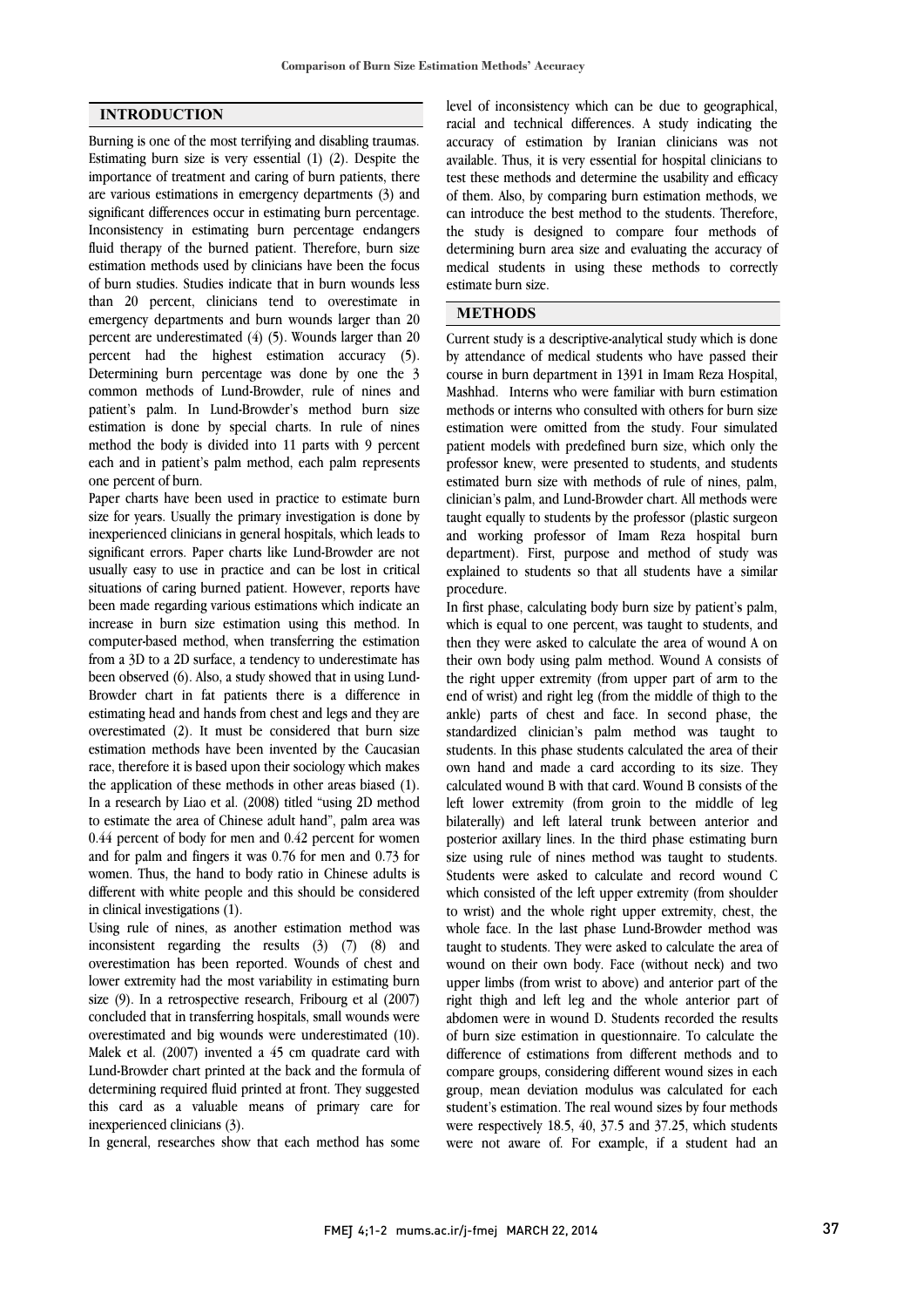֦

 estimation of 31.5 for a wound with the exact size of 37.25, 5.75 was recorded for him (31.5-37.25=5.75). Therefore, as four methods were used for one group, they were compared by the variance analysis of repeated  $\overline{a}$ measurements with SPSS 16.

#### **RESULTS**

 Demographic features of 37 students are mentioned in table and to compare groups with each other, the modulus of estimation was calculated for each estimation and four methods were compared by variation analysis for repeated measurements. Students made 148 decisions to estimate palm method and minimum was in Lund-Browder chart 1. To calculate the difference between estimation methods burn size. Maximum standard deviation was in patients' method (Table 2).

| <b>Table 1. Features of subjects</b> |                          |  |  |  |  |
|--------------------------------------|--------------------------|--|--|--|--|
| <b>Mean (standard deviation)</b>     |                          |  |  |  |  |
| Age                                  | 23.83 $(\pm 0.93)$ years |  |  |  |  |
| <b>Frequency (percent)</b>           |                          |  |  |  |  |
|                                      | Male 16 (43.2%)          |  |  |  |  |
| Gender                               | Female 19 (51.4%)        |  |  |  |  |
|                                      | Unknown 2 (5.4%)         |  |  |  |  |
| Last grade-point average             | $16.62 \ (\pm 1.19)$     |  |  |  |  |

| <b>Table 2. Burn estimation methods</b><br><b>Mean (standard deviation)</b> |                      |  |  |  |  |  |
|-----------------------------------------------------------------------------|----------------------|--|--|--|--|--|
| Method 1: patient's palm                                                    | $17.47 \ (\pm 8.88)$ |  |  |  |  |  |
| Method 2: clinician's palm                                                  | $6.58 \ (\pm 3.95)$  |  |  |  |  |  |
| Method $3$ : rule of nines                                                  | $5.88 (+3.42)$       |  |  |  |  |  |
| Method 4: Lund-Browder chart                                                | 3.90 $(\pm 3.00)$    |  |  |  |  |  |
| <b>Frequency</b> (percent)                                                  |                      |  |  |  |  |  |
| Total                                                                       | $8.26 (\pm 2.26)$    |  |  |  |  |  |
| Total overestimation                                                        | 66 (51%)             |  |  |  |  |  |
| Total underestimation                                                       | 63 (49%)             |  |  |  |  |  |

 As data had normal distribution, Mauchly's Test, used to analyze variation of repeated data, showed that the null hypothesis indicating the equivalence of variances was Greenhouse-Geisser Epsilon factor was used (F: 14.886 df: 1.49, Sig: 0.00) which due to its significance we can conclude that the null hypothesis indicating the equivalence of means is rejected and there is a significant difference wound estimation were significantly different from each other (Table 3). It was also observed that there is no significant relationship between gender, grade-point average and body mass index of students with burn size rejected (Mauchly's W: 0.143 df; 5, Sig: 0.00). Therefore, the between study groups (Figure 1). All four methods of burn estimation in none of the methods.



 **Figure 1. Average of mean deviations in four burn size estimation methods (%)**

 It was also showed that the maximum correlation between the rule of nines and Lund Browder method was 0.55 (Pearson  $r = 0.55$  Sig  $\leq 0.002$ ).

 Fischer's exact test regarding wound size and type of showed that in wounds smaller than 20 percent errors were significantly overestimation and in wounds bigger than 20 percent they were underestimation  $(<0.00)$ . Also, precise Fischer test regarding the relationship between gender and nines showed overestimation in female students and underestimation in male students. 60 percent of subjects preferred Lund-Browder method and 14 percent preferred Rule of nines method to estimate burn size and 26 percent  $\overline{a}$ students' errors in estimation with rule of nines method types of errors of students in burn estimation using Rule of did not answer.

### **DISCUSSION**

 Estimating burn size is a complicated estimation which can be affected by different factors. The resultant of three clinician may lead to error in burn size estimation. Liao et al. (2008) showed that palm area of the Chinese is less than 1 percent (1) and Fribourg et al. (2007) concluded that in transferring hospitals small wounds were overestimated and method with predefined instructions can minimize that estimation error. Malek et al. (2007) invented a reanimation card for burn patients containing information of Lund- Browder chart and required fluid (3). Also, Berry et al. substitute for paper charts in applying rules of burn size factors including method of estimation, wound size and the large wounds were underestimated (10). Lund-Browder (2006) developed computerized burn calculator as a estimation.

 Calculating burn size in the first visit is important for different reasons. First, it is the basis of determining trusted methods to decide for the hospitalization of the patients and last, determining prognosis of patients is, to a great extent, dependent on this estimation. Lund-Browder chart is used to determine burn size in burn department of Imam Reza hospital. General practitioners are the first who required fluid for the patient. Second, it is one of the most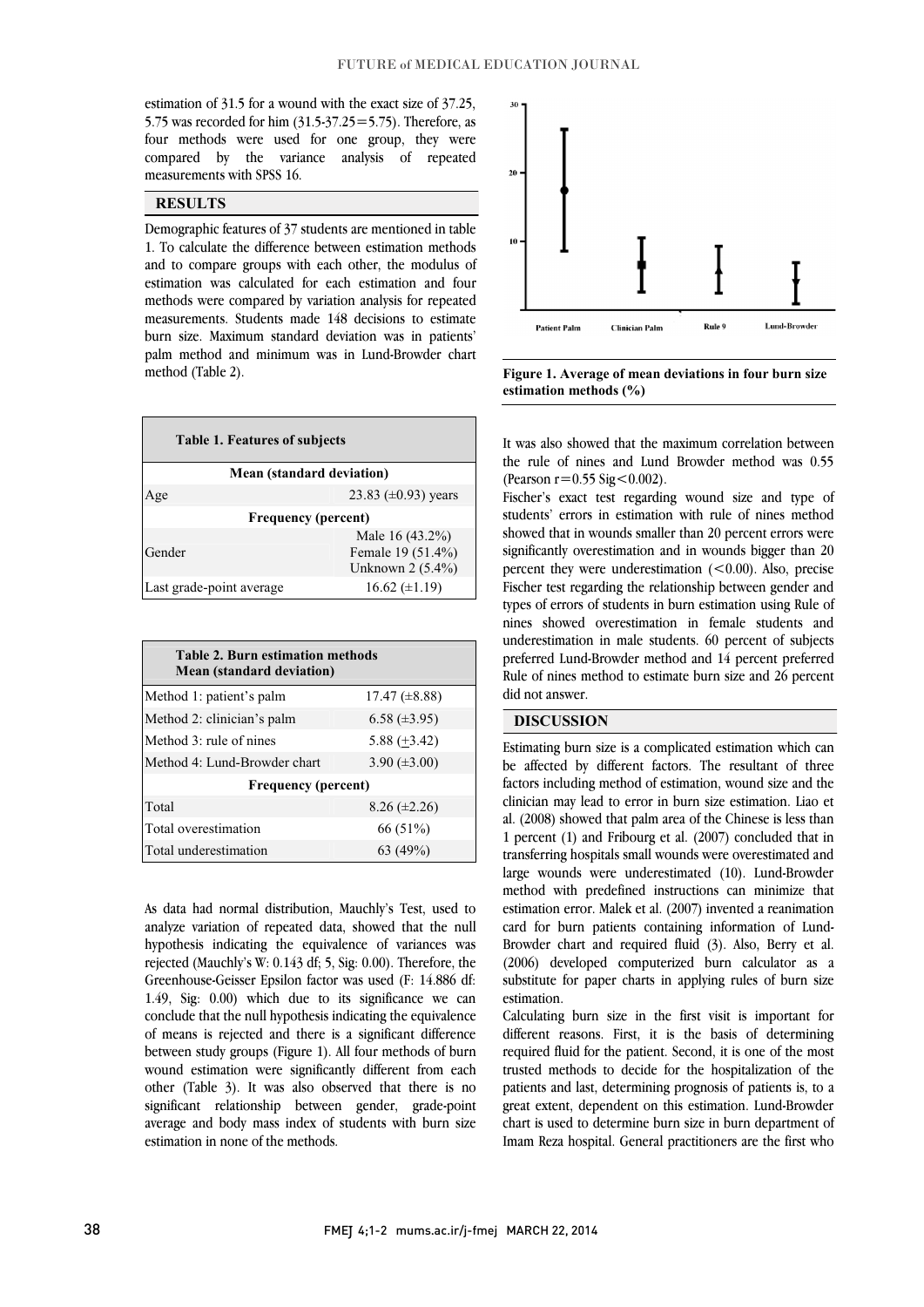| Table 3. Comparison of burn estimation methods (%) |             |                   |                   |      |                                        |                    |  |  |
|----------------------------------------------------|-------------|-------------------|-------------------|------|----------------------------------------|--------------------|--|--|
| (I) factor1                                        | (J) factor1 | $(I-J)$ Mean      | <b>Std. Error</b> | Sig. | 95% Confidence Interval for Difference |                    |  |  |
|                                                    |             | <b>Difference</b> |                   |      | Lower Bound                            | <b>Upper Bound</b> |  |  |
| Patient palm                                       | Cpalm       | 10.889            | .469              | .000 | 9.968                                  | 11.811             |  |  |
|                                                    | Rule9       | 11.585            | .455              | .000 | 10.690                                 | 12.480             |  |  |
|                                                    | Lund        | 13.565            | .455              | .000 | 12.671                                 | 14.460             |  |  |
| Clinician palm                                     | Ppalm       | $-10.889$         | .469              | .000 | $-11.811$                              | $-9.968$           |  |  |
|                                                    | Rule9       | .696              | .237              | .004 | .229                                   | 1.162              |  |  |
|                                                    | Lund        | 2.676             | .189              | .000 | 2.305                                  | 3.046              |  |  |
| Rule9                                              | Ppalm       | $-11.585$         | .455              | .000 | $-12.480$                              | $-10.690$          |  |  |
|                                                    | Cpalm       | $-.696$           | .237              | .004 | $-1.162$                               | $-.229$            |  |  |
|                                                    | Lund        | 1.980             | .143              | .000 | 1.700                                  | 2.260              |  |  |
| Lund                                               | Ppalm       | $-13.565$         | .455              | .000 | $-14.460$                              | $-12.671$          |  |  |
|                                                    | Cpalm       | $-2.676$          | .189              | .000 | $-3.046$                               | $-2.305$           |  |  |
|                                                    | Rule9       | $-1.980$          | .143              | .000 | $-2.260$                               | $-1.700$           |  |  |

visit burn patients and they pass a theoretical and practical 10-day course for dealing with burn patients in burn department. Inexperience and terrifying view of burn wound inevitably increase human error in burn size estimation. Our investigation showed that estimation error is 4 to 17 percent. The role of human error in burn size estimation must be considered; it seems that there is no trusted solution yet. Considering that there is only one burn center in province capitals which admit almost all transferred patients, usefulness of informing general practitioners about estimation errors and the role of primary cares and reanimation is undeniable.

In this study we investigated the ability of medical students to estimate burn size at the end of their course in burn department. Our study showed that there is a significant difference in estimating burn size with different methods and only Lund-Browder chart had the most estimation accuracy and Rule of nines method was in second place. This can mean that having a predefined criterion to be compared with each patient can increase the accuracy of inexperienced clinicians in burn size estimation. On the other hand, inexperienced clinicians using methods which calculate burn size without comparing with predefined tables and charts had less accuracy. Thus, it may be necessary that methods like palm or our invented method, revised palm method, should be considered as the history of burn estimation methods and should not be taught to medical students to eliminate improper estimations. Our investigation showed that palm method does not have enough credibility even in patients with low burn size which is a reason for the inconsistency of this method. According to this study, in cases with less than 20 percent, burn size is overestimated. Thus, transferring these patients to

 specialized centers causes unnecessary overcrowd in these lacks hospital beds and this overcrowd increases this problem and it also makes patients with low burn size exposed to dangerous hospital infections which is inevitable and it can potentially worsen the treatment centers. Burn department of Imam Reza hospital always procedure.

 Also, our investigation showed that in patients with high burn size students underestimated the size in a quiet place. These students are graduated next year and they are the first who visit burn patients and they admit patients and burn size is important regarding the transferring instructions and especially reanimation with fluid. Reanimation with less than required fluid has dangerous consequences for the patient. It seems that persistence in note enceive education or burn size. transfer them after doing primary cares. Underestimation of more effective education of burn size estimation methods is

 It is suggested that charts and cards of burn size estimation must be available in all emergency departments. Another useful approach can be the regular continuing medical departments. Practicing burn size estimation based on clinical education can be useful. education of general practitioners who work in emergency

 Current study had two weak points. First, current investigation was done on simulated patient models. It is can affect the clinician and may affect the final result. Second, students in this study were asked shortly after burn size estimation methods were taught to them. In case that current study is done frequently after graduation, results j obvious that critical situations in dealing with burn patients would be closer to the real value.

### Conflict of interest

Authors of this article declare no conflict of interest.